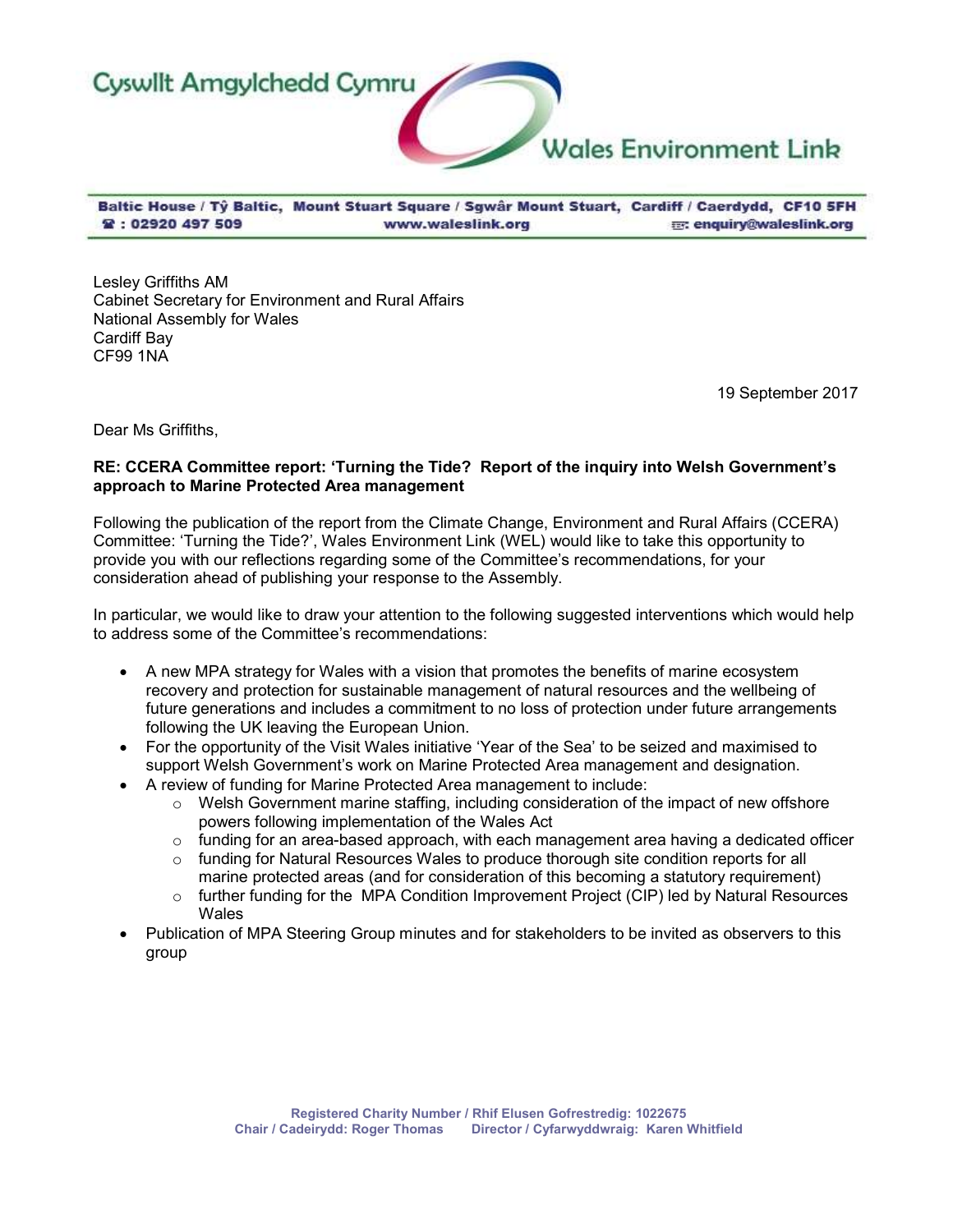Below, we have assessed each of these recommendations in turn.

Recommendation 1: For Wales to realise the benefits of its MPAs, sites must be managed effectively. The Welsh Government must provide leadership on this matter by developing, as a matter of urgency, an MPA strategy and ensuring that all management authorities, including the Welsh Government, are actively engaged in MPA management and fulfilling their duties and responsibilities.

Whilst the management of MPAs in Wales is a shared responsibility, the Welsh Government has overall responsibility for Wales's compliance with EU and international obligations (including OSPAR) towards MPAs in the Welsh inshore area (as reflected within the Annex your letter on the 8<sup>th</sup> May 2017<sup>1</sup>). WEL therefore welcome your recent letter to all the Competent Authorities reminding them of their statutory duties with regards to MPA management and your written statement of the 2nd May<sup>2</sup> outlining your commitment to completing the Welsh contribution towards an ecologically coherent, well-managed network of Marine Protected Areas in the UK.

However, as outlined by the Committee, further action is needed from Welsh Government to demonstrate leadership on this matter. We agree with their conclusion that an MPA strategy would be a welcome first step towards this.

MPA management is key to the achievement of the UK Shared Vision<sup>3</sup> for 'clean, safe, healthy, productive and biologically diverse oceans and seas'. WEL suggest that this message should be championed through the creation of a MPA strategy and promoted to relevant authorities, stakeholders, and the Welsh public.

This message should also provide clarity on how protection and recovery of MPAs is key to the achievement of Sustainable Management of Natural Resources, the Wellbeing Goals and the many benefits that a well-managed network can bring to the people of Wales. More needs to be done to enhance the recognition of both the intrinsic value of our seas but also the socio-economic benefits that flow from marine protected areas.

The 'Year of the Sea' Visit Wales initiative could be one mechanism by which to celebrate how diverse our seas are and to show further commitment to the message that protection of this unique environment is essential for the wellbeing of current and future generations in Wales.

Through the creation of an MPA strategy, WEL would recommend that the Welsh Government also assess the likely impact of exiting the European Union on Welsh MPAs. We agree with the recommendation of the Committee that Welsh Government should commit to no loss of protection under future arrangements.

To ensure this, Welsh Government should support the faithful conversion of (and entirety of) the Bathing Waters Directive, the Urban Waste Water Treatment Directive, the Water Framework Directive, the Marine Strategy Framework Directive and the Habitats and Wild Birds Directives, whilst also ensuring EU jurisprudence and EU law principles are maintained in EU law. This includes the precautionary principle, the 'polluter pays' principle and the principle of prevention at source. Welsh Government should also seek agreement with the UK Government about how marine environmental protections will be managed coherently in cross-border marine areas. In addition, it is critical that the 'right to challenge' remains and that future arrangements in are in line with the Aarhus Convention and not prohibitively expensive for applicants.

ł

<sup>&</sup>lt;sup>1</sup> Letter from the Cabinet Secretary for Environment and Rural Affairs to Local Authority Leaders and Directors of the Environment, 8<sup>th</sup> May 2017

<sup>&</sup>lt;sup>2</sup> Written Statement – Completing the Welsh contribution towards and ecologically coherent, well-managed network of Marine Protected Areas in the UK, Lesly Griffith, Cabinet Secretary for Environment and Rural Affairs, 2<sup>nd</sup> May 2017

<sup>&</sup>lt;sup>3</sup> Our seas – a shared resource. High Level Marine Objectives, HM Government, 2009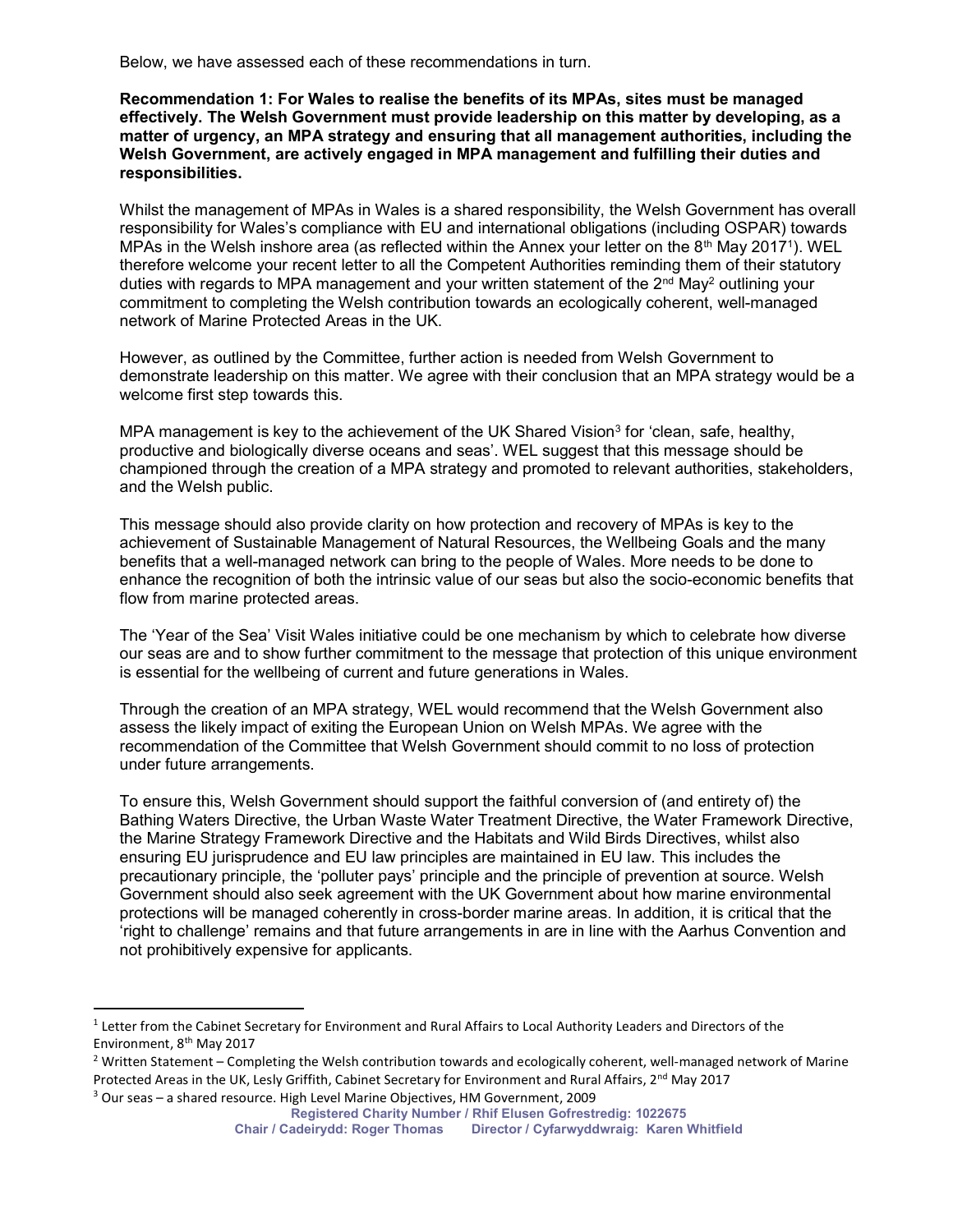# Recommendation 2: MPAs cannot be managed effectively without the appropriate level of resources, including funding and staffing. The Welsh Government must:

## – ensure it has sufficient staffing to deliver its marine conservation responsibilities.

The Welsh Government must ensure that marine management is given sufficient priority within the Food, Agriculture and Marine Directorate, by providing the resources required to enable marine conservation responsibilities to be carried out thoroughly and in a timely manner. The fundamental role of MPAs is the protection and management of marine habitats and species and, only once sufficient management and improvement projects are implemented, will we begin to achieve resilience of our marine ecosystem and truly realise the social and economic benefits that derive from our seas.

As of April 2018, implementation of the Wales Act will devolve marine licensing functions and nature conservation functions for the offshore area (the sea beyond 12 nautical miles to the median line) to Welsh Ministers. This will mean that the Welsh Government will have new management responsibilities for marine licensing functions in the offshore area, and for the protection of habitats and species, including the creation and management of new MPAs. The identification, designation and management (including monitoring and enforcement) of new MPAs will undoubtedly be a large new area of work for the Marine and Fisheries Division of Welsh Government, and we are therefore keen to see the additional resource required for this workload recognised and reflected in the Welsh Government's 2018-19 budget.

#### – bring forward proposals for funding an area-based approach, with each management area having a dedicated officer

An area-based approach with dedicated officers is key to effective management of marine protected areas. This is evidenced within Natural Resources Wales' supplementary evidence<sup>4</sup> to the committee. Within this, Natural Resources Wales list 3 case studies and 9 supplementary examples of marine protected area management taking place in Wales. Out of these 12 examples, 6 of the projects are taking place in the Pen Llŷn a'r Sarnau SAC and are dependent on the presence of the full-time SAC officer. Another 3 of these 12 examples are of the work of Skomer Marine Conservation Zone staff. Two further examples are dependent on the SAC officers in Pembrokeshire Marine SAC and the Severn Estuary EMS. Therefore, out of these 12 examples, 11 of the management examples are dependent on local staff.

WEL therefore thoroughly supports the Committee's findings that the Welsh Government should bring forward proposals for funding an area-based approach to MPA management, with each management area having a dedicated officer so that more marine protected areas are covered by projects such as those highlighted by NRW. This approach to MPA management would provide a range of benefits, including; supporting the control of activities that are not regulated (e.g. those which do not require a marine licence); provide much needed support for the development habitats and species recovery projects; provide local liaison with stakeholders; and help to meet MPA monitoring needs.

It is our understanding that it is the funding model that was rejected by the Welsh Government's MPA Steering Group and not the principle of having these officers for each area. We therefore urge the Welsh Government to re-allocate budgets to finance this much needed approach. From listening to witnesses, it appears to be a shared view that it is only once the Welsh Government demonstrates a greater financial commitment to managing MPAs can they can expect relevant authorities to give their legal duties a similar level of priority and, ultimately, identify ways to also resource this need.

 $\overline{a}$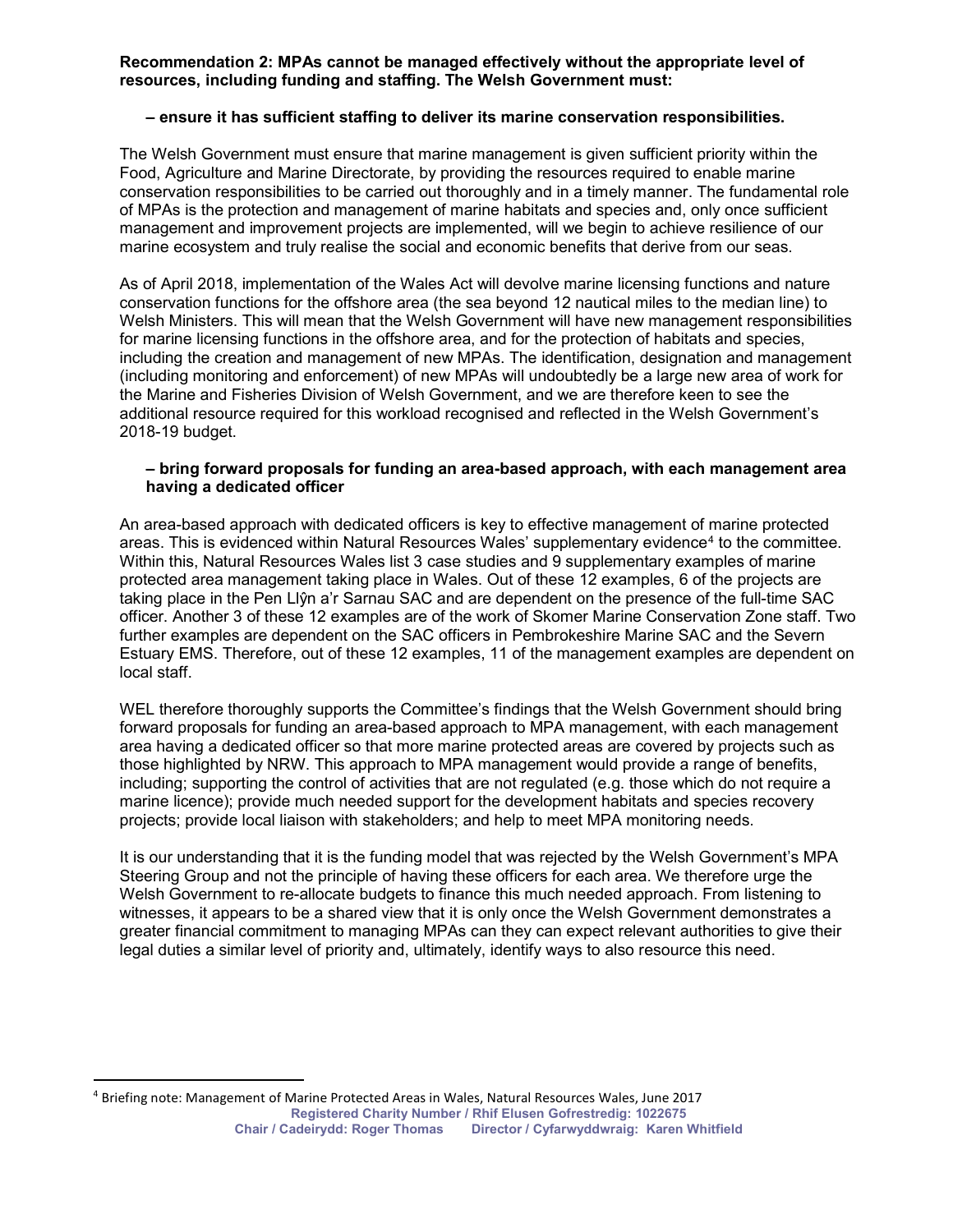#### – ensure that Natural Resources Wales has sufficient resources to undertake its responsibilities for MPA management and improvements to the condition of the Wales Natura 2000 Network

With regards to NRW's resourcing, we heard in their evidence that NRW's budget is "*shrinking*" and that, despite this year being a respite that they must still downsize their organisation. This is a big concern for MPA management given they have highlighted in subsequent written evidence that NRW's marine monitoring programme is currently running at a "minimum service" and that "resources are challenging".

Site condition reporting is also highlighted by NRW as being an area that is challenging to resource. Whilst not a statutory requirement, site condition reports are the tool that most partners, management authorities, and the Welsh Government, request from NRW to support effective MPA management decisions. The lack of ability to resource this work is therefore very alarming and hampering the very authorities Welsh Government have tasked to undertake these duties. WEL would welcome a prioritisation of site condition reporting within the MPA strategy, to include funding prioritisation and consideration of whether they should become a statutory requirement. This is also highly relevant to recommendation 10 of the Committee: "the Welsh Government should ensure that reporting of Welsh MPA site condition and status currently required under European legislation is undertaken regularly after the UK exits the European Union, with reports published and provided to management authorities in a timely manner."

In addition, since NRW commenced work on its MPA Condition Improvement Project (CIP) in 2016, for the majority of these actions identified, funding has yet to be found to complete delivery. To provide some examples as listed in their supplementary written evidence<sup>5</sup>; less than half the actions are underway for invasive species, pollution and waste and water management, and many are yet to be progressed with regards to actions needed to manage coastal access and recreation. WEL therefore suggest that funding for the MPA Condition Improvement Project (CIP) is also prioritised.

We therefore strongly agree with the conclusion reached by the Committee that the Welsh Government needs to provide sufficient resources to NRW in order to undertake its responsibilities for MPA management and improvements to the condition of the Wales Natura 2000 Network.

Recommendation 3: The Welsh Government must increase public awareness of MPAs and improve its engagement with stakeholders and the public. It must also operate in a more transparent and efficient way, publishing information about the activities of the specialist groups it leads and ensuring stakeholders are fully engaged in the development of the MPA strategy.

We welcome your commitment to publish information, including the reports, minutes and the agendas of the Welsh Government's MPA Steering Group on the Welsh Government's website. Some witnesses in the Committee's evidence sessions suggested that there are times that discussions and the resolutions of the group are not being accurately reported within the minutes, so we request that this is looked into further. As yet, we have not been alerted as to where these minutes are located and we feel that this needs to be relayed to marine stakeholders.

Given that the MPA Steering Group is the mechanism by which a large amount of decision making is taking place, we feel that such meetings should be subject to full scrutiny. We ask that interested stakeholders be able to sit on this group as observers going forwards.

In addition, we would request greater transparency and accessibility to the documents associated with additional stakeholder groups (in particular the (WMAAG/WMSAG and WMFAG), where stakeholders cannot access electronic copies of minutes nor presentations retrospectively, and these are often only circulated via email at a much later date.

 $\overline{a}$ 

Registered Charity Number / Rhif Elusen Gofrestredig: 1022675 Chair / Cadeirydd: Roger Thomas Director / Cyfarwyddwraig: Karen Whitfield <sup>5</sup> Briefing note: Management of Marine Protected Areas in Wales, Natural Resources Wales, June 2017